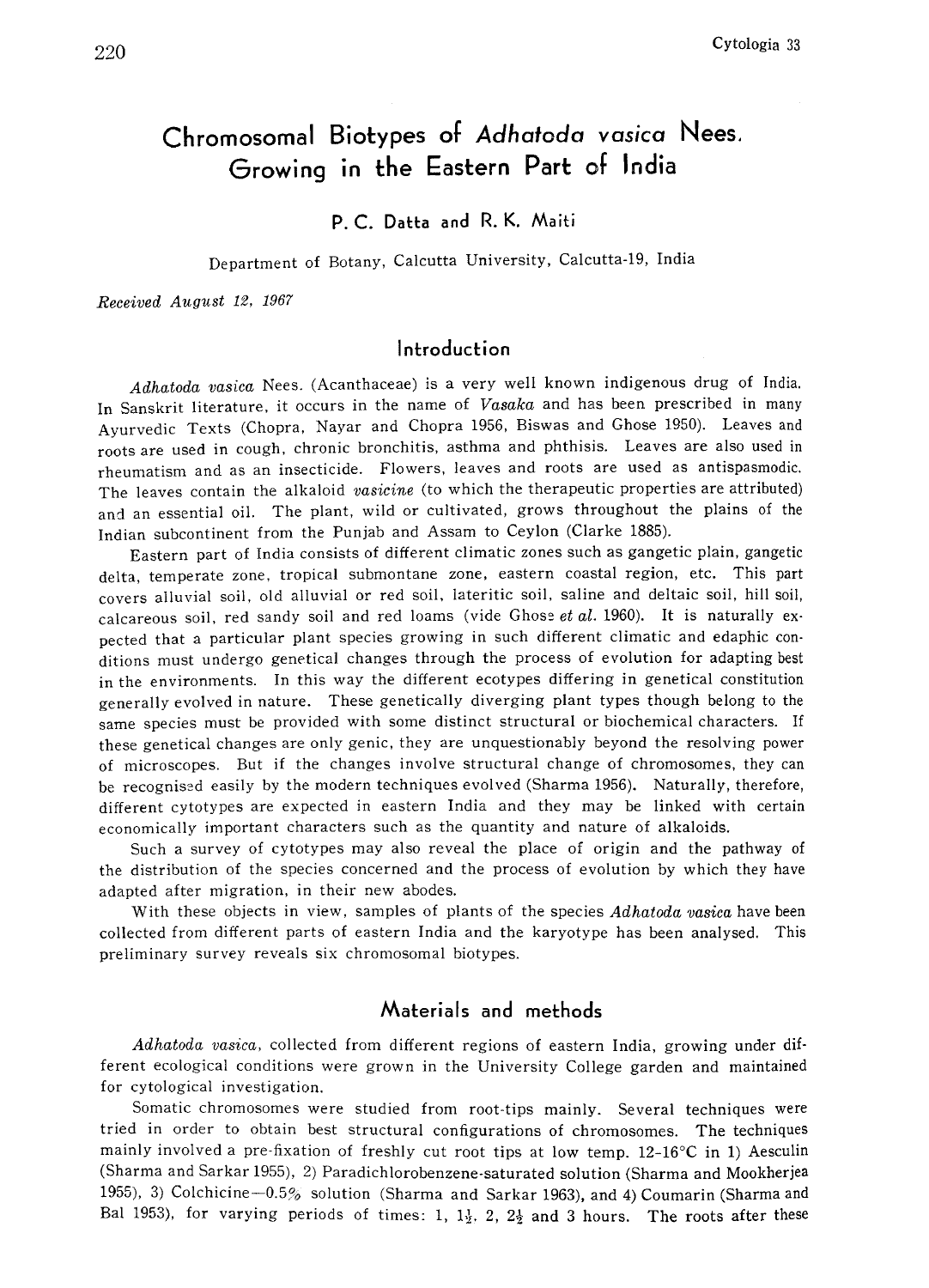pre-treatment were kept in a mixture of acetic acid and alcohol (1:2) for 30 to 45min for clearance and then were kept for 10 minutes in 45% acetic acid. This is followed by hydrolysing and staining the root tips by heating for 6 seconds in a mixture of 2% aceto orcein solution and normal hydrochloric acid in the proportion of 9:1 and then smearing in 1% aceto-orcein (Tjio and Levan 1950, Sharma and Ghosh 1950, Sharma and Bal 1953, Sharma and Mukherjea 1955). The best configuration was obtained by pre-fixation with colchicine for three hours and then following the procedure mentioned above.

Meiotic behavior of chromosomes was studied by smearing with propiono-carmine (1% carmine in 45% propionic acid).

Observations were made under oil immersion with 100/1.3 o.e. apochromatic objective and 12.5 eye-piece. Figures were drawn with camera lucida on a drawing board at a magnification of 2500 approximately.

## **Observations**

Meiosis. Meiotic behaviour of the type (Type IV, Calcutta) has been carefully studied. Both, diakinesis and metaphase plates with normal 34 bivalents

(Figs. 1 and 2) have been generally noticed. A few cases of disharmony in movement at anaphase II (Figs. 3 and 4) have also been encountered. Mitosis.



Figs. 1-4. A. vasica, Type IV: meiotic stages.  $\times$  2000.

In the present investigation the normal chromosome number in different col lections was found to vary from 34 to 50. Of these, the most frequently occurring number is  $2n=34$ . The chromosome number of the square variety is  $2n=50$  but variation plates with 46 and 34 chromosomes have also been encountered in this cytotype.

Adhatoda vasica collected from different localities did not show any variation in chromosome number except the plant specimen collected from the saline area of Diamond Harbour, West Bengal and a square-stem type. The normal chromosome numbers (2n) of different collections for each variety are tabulated (Table 1).

The chromosomes of different cytotypes though represent gross similarity have got minute structural differences. The total amount of chromatin matter is slightly different in different varieties (Fig. 5).

Size differences of chromosomes (ranging from  $0.825-4.68 \mu$ ) are not well marked but lengths of chromosomes are more or less in a graded series in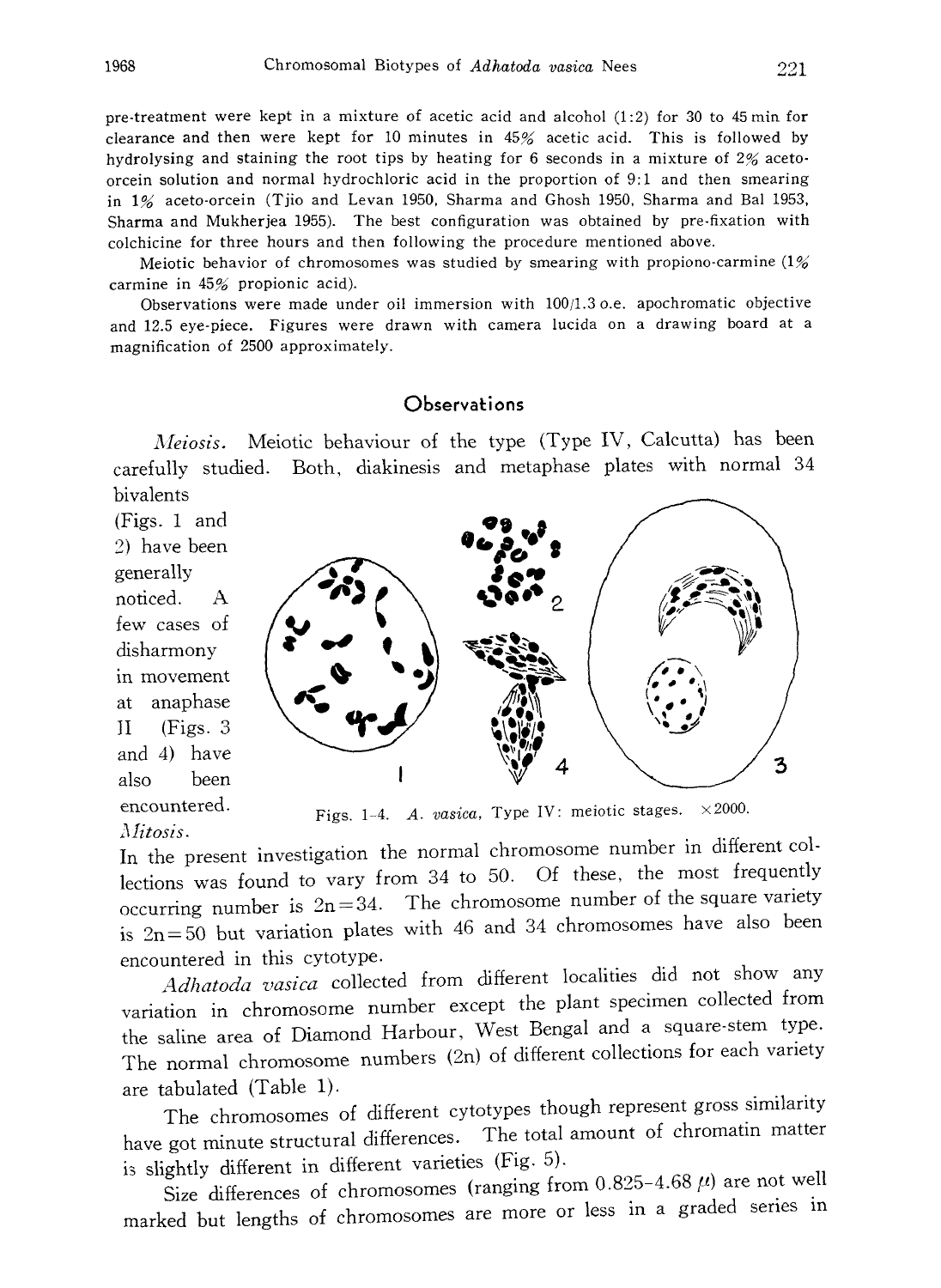| Types                     | and the following property countries and design account of all definitions are as<br>zn | Types                        | zn         |
|---------------------------|-----------------------------------------------------------------------------------------|------------------------------|------------|
| Type I (Orissa)           | 34                                                                                      | Type $\mathbb{N}$ (Calcutta) |            |
| Type II (Diamond Harbour) | 40                                                                                      | Type V (Tripura)             |            |
| $Type III$ (Lucknow)      |                                                                                         | Type VI (Square, Calcutta)   | 50, 46, 34 |





SCALE - Idivi =  $5/M$ 

Fig. 5. Histogram showing the total haploid chromatin length of the different cytotypes of A. vasica.

each variety. Lengths of chromosomes are not much distinguishable from one another. So types are not well distinguishable by lengths but distinguishable in structural configuration of chromosomes. The primary constrictions are median, submedian and subterminal. The number of chromosomes with secondary constrictions, some of which bear a satellite, generally vary from 2 to 6 in different cytotypes. The Table 2 will indicate these features.

The chromosomes of different cyto types of A. vasica can be classified into the following types (Fig. 6):

Type A  $(1.98-4.68\mu$  approx.): A medium sized chromosome type with three constrictions, one primary and two secon dary, forming three small more or less equal and one large segments.

Type B  $(1.93-4.40\mu$  approx.): A medium sized chromosome type with two

constrictions (one primary and one secondary), one submedian and the other nearly subterminal.

Type C  $(2.20-3.54\mu$  approx.): A medium sized chromosome with two constrictions (one primary and one secondary). one nearly median and the other nearly subterminal forming one large and two nearly equal small seg ments.

Type D (2.75-3.30  $\mu$  approx.): A medium sized chromosome type with two constrictions, one primary and one secondary, producing two equal large adjacent segments and a small terminal one.

Type E  $(3.30\mu$  approx.): A medium sized chromosome type with two constrictions, one primary and one secondary, dividing the chromosome into three equal segments.

Type F  $(1.65-4.78\mu$  appox.): A medium sized chromosome type with two constrictions one primary and one secondary, forming one large middle segment and two smaller equal terminal segments.

Type G  $(1.18-5.64\mu$  approx.): A medium sized chromosome type with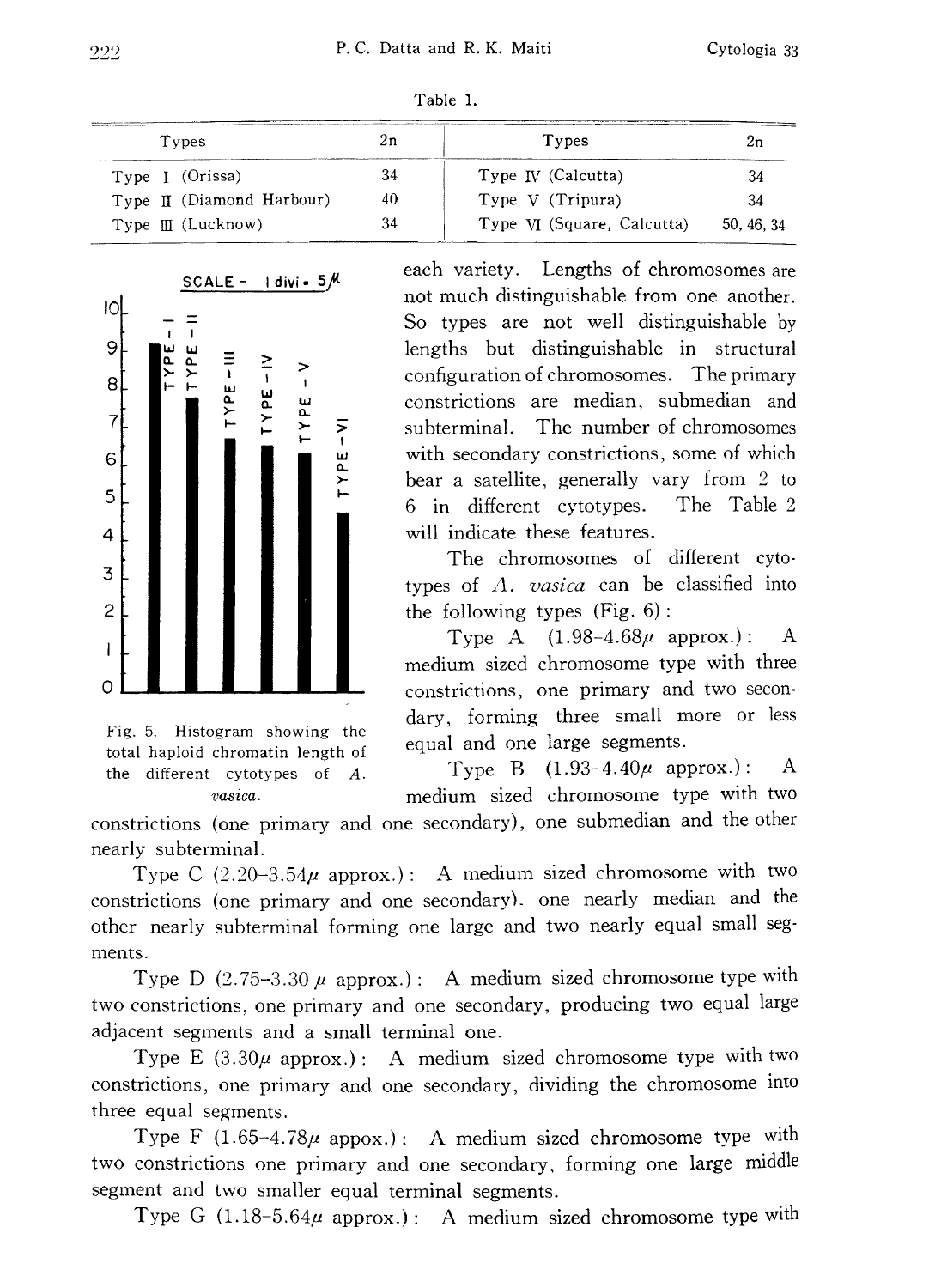a nearly median primary constriction.

Type H  $(1.65-2.34\mu)$  approx.) A medium sized chromosome type with a submedian primary constriction.

Type I (1.825-1.52 $\mu$  approx.): A short chromosome type having a nearly median primary constriction.

Type J  $(0.825-1.10\mu$  approx.): A short chromosome type with a submedian primary constriction.

| Cytotypes                                                | Total chromatic<br>length (haploid)<br>in $\mu$ | Primary<br>constrictions             | Number of secondary<br>cons. in 2n com-<br>plement |
|----------------------------------------------------------|-------------------------------------------------|--------------------------------------|----------------------------------------------------|
| Type I.<br>(collected from<br>Orissa)                    | 45.75                                           | Median, submedian<br>and subterminal | Twelve                                             |
| Type II.<br>(collected from<br>Diamond Harbour)          | 38.99                                           | and<br>sub-<br>Median.<br>median     | Eight                                              |
| Type $\mathbb{II}$ .<br>collected from)<br>Lucknow)      | 33.69                                           | sub-<br>and<br>Median<br>median      | Four                                               |
| Type IV.<br>collected from<br>Calcutta)                  | 32.55                                           | Median<br>sub-<br>and<br>median      | Six.                                               |
| Type V.<br>collected from)<br>Tripura)                   | 31.45                                           | Median, submedian<br>and subterminal | Four                                               |
| Type VI.<br>(square stem,<br>collected from<br>Calcutta) | 23.34                                           | and<br>sub-<br>Median<br>median      | Six.                                               |

Table 2.

On the basis of the above description of chromosome types, the karyo types of the different species may be represented in the following way:

1. Type I (collected from Orissa)  $(2n=34)$ 

Size difference among the chromosomes ranges from  $1.67-4.68\mu$ . The karyotypes of this cytotype may be represented as 2A, 4B, 2C, 2D, 2E, 10G, 8H, 4J. Of these, twelve chromosomes bear secondary constrictions, two of which bear satellites (Figs. 7 and 8). Details of karyotype analysis reveal the following chromosome types.

i) Fifteen pairs of medium sized chromosomes, one of A, two of B, one of C, one of D, one of E, five of G and four of H types.

ii) Two pairs of short sized chromosomes of J type.

2. Type II (collected from Diamond Harbour, West Bengal)  $(2n=40)$ 

The size ranges from  $0.98\mu$ -9.58 $\mu$ . The karyotype may be represented as 2B, 4C, 2E, 8G, 10H, 6I, 8J types. Of these chromosomes, eight chro mosomes are seen to bear secondary constrictions (Figs. 9 and 10). Detailed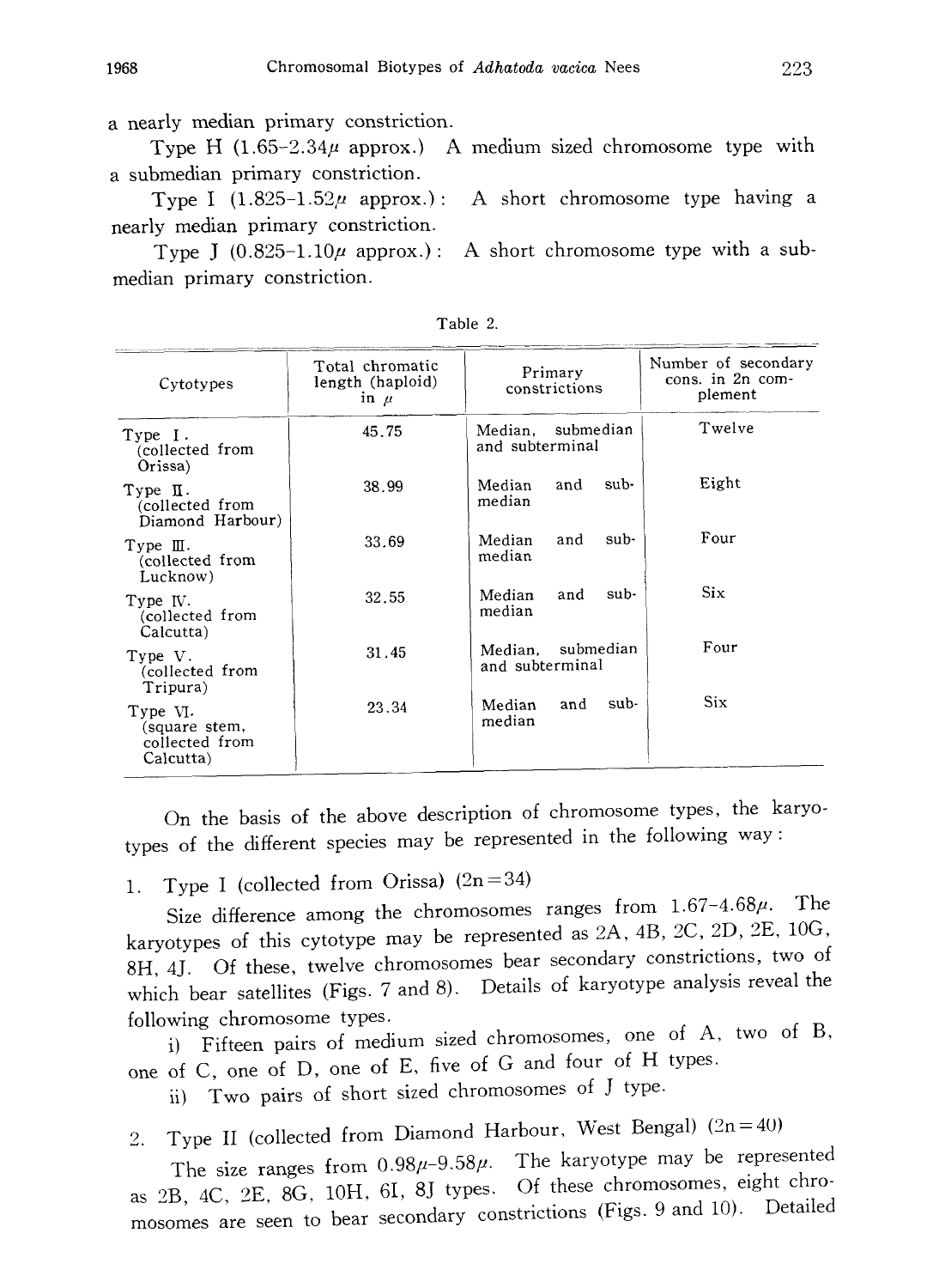analysis of karyotype reveals the following types of chromosomes.

i) Thirteen pairs of medium sized chromosomes, one of B, two of C,



Figs. 6-21. 6, diagram showing the different types of chromosomes found in the present study. 7-18, somatic plates and idiograms given alternately, 7 and 8, Type I; 9 and 10, Type II; 11 and 12, Type III; 13 and 14, Type IV; 15 and 16, Type V; 17 and 18, Type VI. 19-21, variation plates of Type VI; showing 46, 48 and 34 chromosome respectively.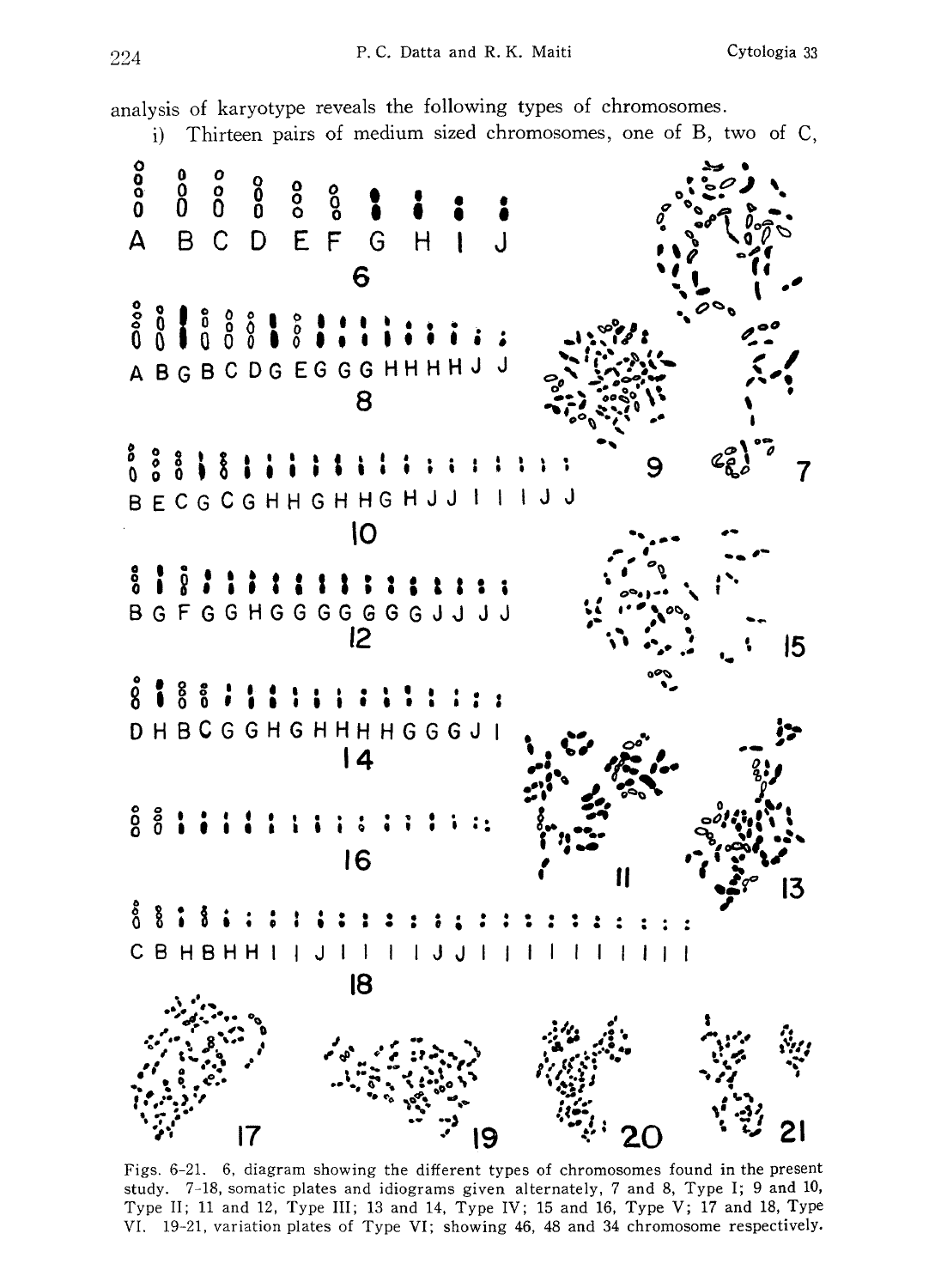one of E, four of G and five of H types .

11) Seven pairs of short chromosomes, three of I and four of I type

3. Type III (collected from Lucknow, U.P)  $(2n+34)$ 

Size difference ranges from  $1.10-2.61\mu$ . The karyotype may be represented sented as  $2B$ ,  $2F$ ,  $20G$ ,  $2H$ ,  $6I$ ,  $2J$ . Of these four chromosomes are seen to bear secondary constrictions (Figs . 11 and 12). Karyotype analysis of the cytotype may be represented as:

i) Thirteen pairs of medium sized chromosomes , one of B, one of F, ten of G and one of H types .

<sup>11)</sup> Four pairs of short chromosomes, three of I and one of I type

4. Type IV (collected from Calcutta)  $(2n=34)$ 

Size of chromosomes ranges from  $1.10 - 3.16\mu$ . The karyotype may be represented as 2B, 2C, 2D , 12G, 12H, 4J. Of these six chromosomes are found to bear secondary constrictions (Figs. 13 and 14). The karyo analysis reveal the following types:

i) Fifteen pairs of medium sized chromosomes , one of B, one of C, one of D, six of G and six of H types .

ii) Two of short chromosomes of J type .

5. Type V (collected from Tripura)  $(2n=34)$ 

The size ranges from  $1.10-2.85\mu$ . The karyotype may be represented as 2B, 2D, 4G, 12H , 4I, 10J type. Of these four chromosome are seen to possess secondary constrictions (Figs. 15 and 16). A detailed study of the karyotype shows the presence of the following types of chromosomes:

i) Ten pairs of medium sized chromosomes , one of B, one of D, two of G and six of H types .

ii) Seven pairs of short chromosomes, two of I and five of j types.

6. Type VI (Square stem type—collected from a village near Calcutta  $(2n=50)$ 

Size difference is not pronounced, which range from  $0.82-2.58\mu$ . The karyotype may be represented as 4B, 2C, 6H, 32I, 6J. Of these six chro mosomes are found to bear secondary constrictions (Figs. 17 and 18). Detailed study reveals the following types of chromosomes:

i) Six pairs of medium chromosomes, two of B, one of C and three of H types.

ii) Nineteen pairs of short chromosomes, sixteen of I and three of J types.

In addition to the normal complement  $(2n=50)$  described above, somatic nuclei with varying number of chromosomes such as forty-six, forty-eight and thirty-four have been recorded (Figs. 19, 20 and 21).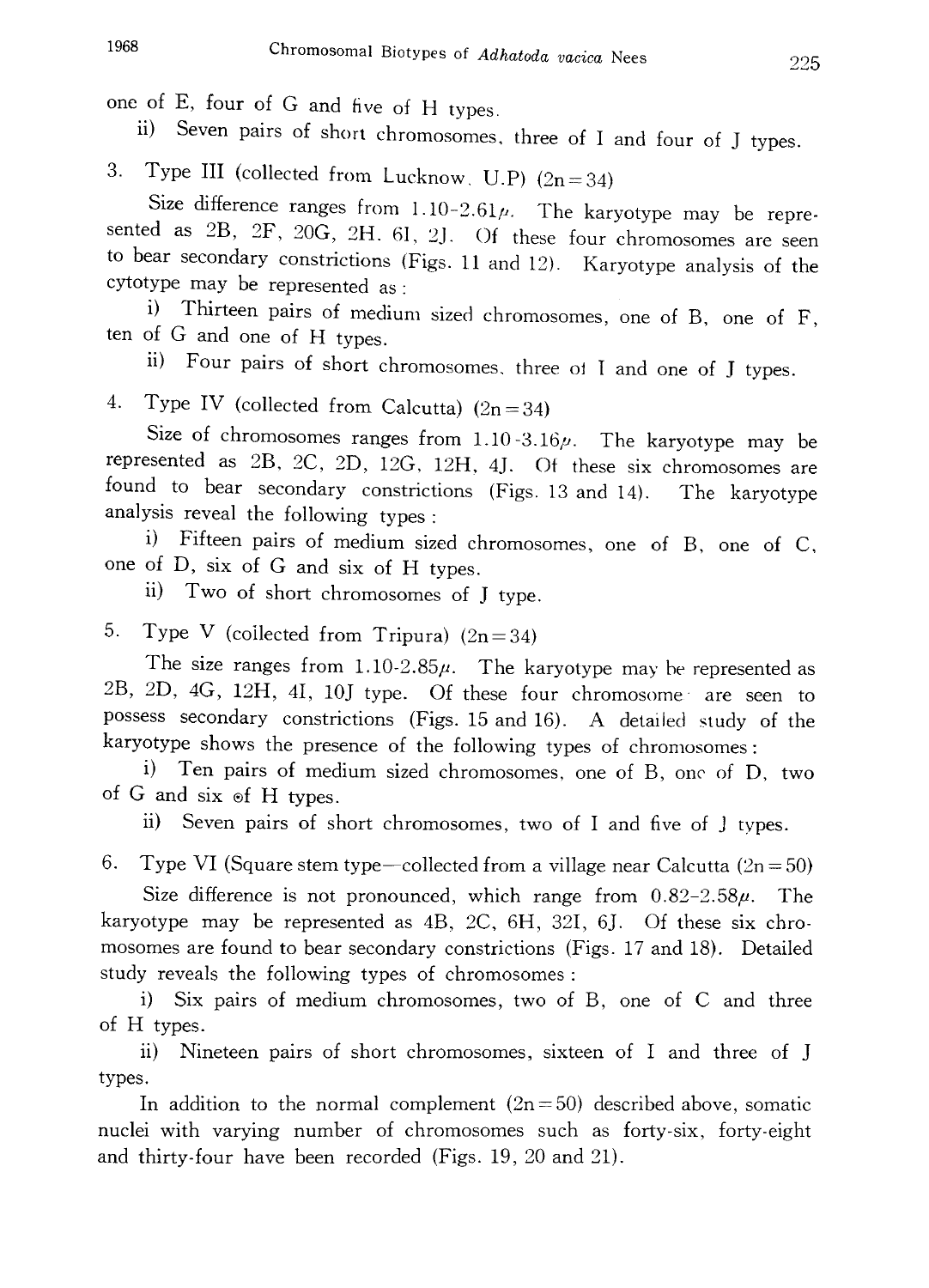## **Discussion**

1. Role of structural change of chromosomes in adaptation to different ecological conditions

Six cytotypes have been come across in the present cytological investiga tion of *Adhatoda vasica* collected from different regions of the eastern part of India. The type I (Figs. 7 and 8) was found in plants growing near Berhampore of Orissa where the soil is a mixture of sandy and red or old alluvial type. Climatically it belongs to eastern coastal region of India. Type II (Figs. 9 and 10) has been found in the deltoid zone of West Bengal where the soil is saline. Type III (Figs. 11 and 12) has been encountered in plants growing in the calcareous soil of Uttarpradesh (near Lucknow). Type IV (Figs. 13 and 14) occurs in the plants adapted in Calcutta and its neighbourhood which belongs to the gangetic plain having alluvial soil in general. Type V (Figs. 15 and 16) has been discovered in this survey of cytotypes in the State of Tripura having the forest and hilly soil with comparatively humid con dition and high proportion of iron in soil. Type VI (Figs. 17 and 18) seems to be a different variety of  $A$ . vasica which is morphologically distinct and cultivated as a garden plant in Calcutta and its suburbs.

These types show homogeneity in cytological characters. All the types have got median to submedian primary constrictions, 2-6 pairs of secondarily constricted chromosomes and graded variation of chromosome length (within 0.825 and  $4.68\mu$  in most of the types).

In spite of this similarity among all the types, each type can easily be distinguished by position and number of primary and secondary constrictions of chromosomes. The following classification will distinguish the cytotypes:

- I. 6 pairs of secondary constriction-bearing chromosomes with one pair of supernumerary constriction......Type I.
- II. 4 pairs of chromosomes bearing secondary constrictions with no supernumerary constriction......Type II.
- III. 3 pairs secondary constriction-bearing chromosomes.
	- A. Nucleolar chromosomes-2B, 2C and 2D......Type IV.
	- B. Nucleolar chromosomes-4B and 2C......Type VI.
- IV. 2 pairs of secondary constriction-bearing chromosomes.
	- A. Nucleolar chromosomes B and F......Type III.
	- B. Nucleolar chromosomes-B and D......Type V.

Structural change of chromosomes has no doubt played an important role in evolution, which is indicated by the presence of differences in minute karyotypic details in different cytotypes.

On the basis of the total chromatin length it seems that the type I is the most primitive amongst the cytotypes studied here. Type II seems to be highly evolved because there is an increase in number of chromosomes. There is a decrease in total chromatin length but the reduction in number of secon dary constrictions might be brought about by deletion. Fragmentation of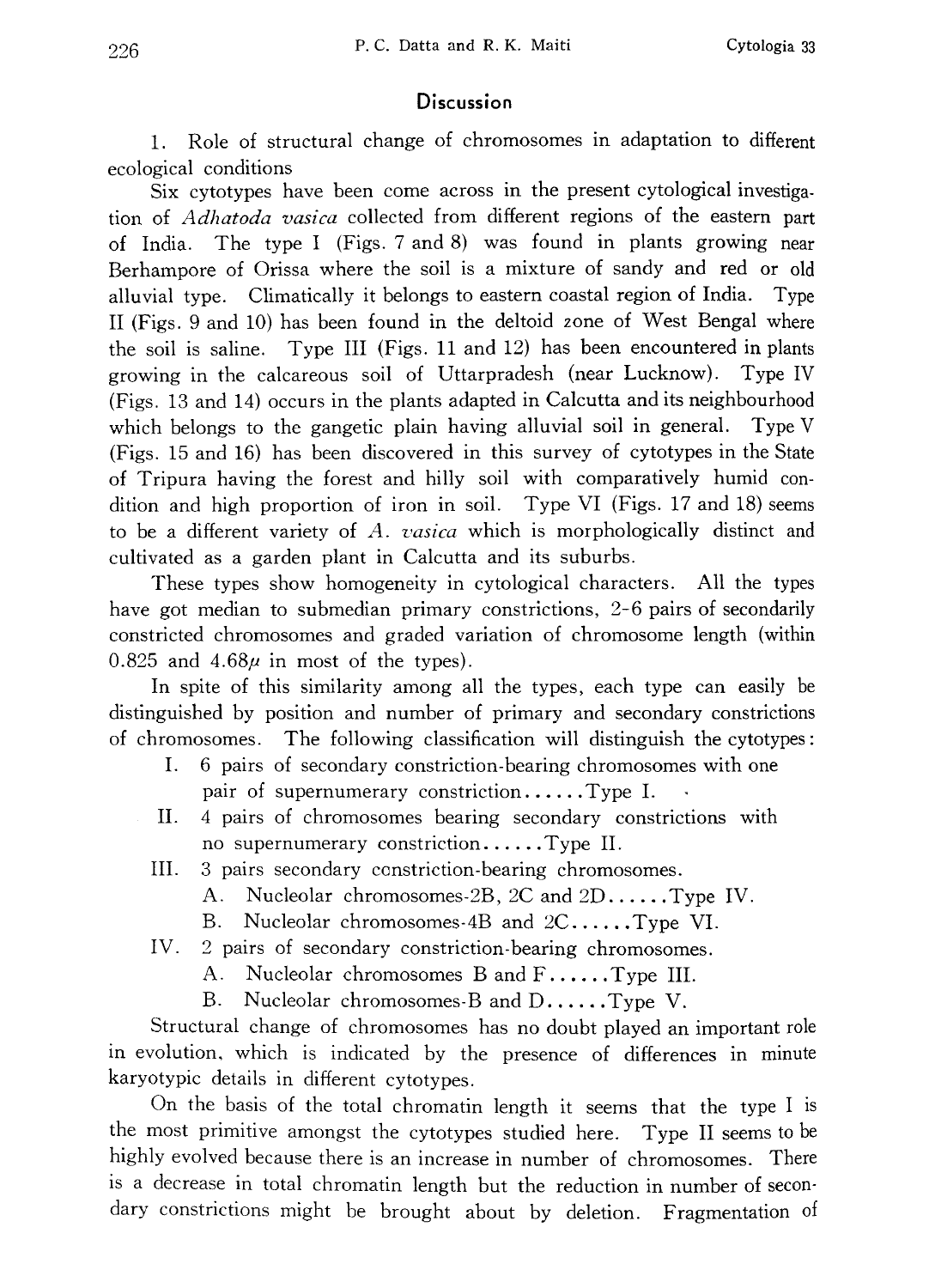chromosomes involving centromeric regions and subsequent translocation may also increase the number of chromosomes and decrease the number of secon dary constrictions. Types III, IV and V, more or less of the same chromatin length and of the same chromosome number, show some grades of evolution. Types III and V possess two chromosome pairs with secondary constrictions. Type IV bearing three pairs of secondary constriction seems to be more highly evolved if the increase in number of secondary constrictions is regarded as a criterion of advancement (Sharma 1964). The type VI is no doubt a highly advanced type where the chromosome number has been increased upto fifty in the somatic cell and the chromosomes have the most reduced length. The total chromatin length is also less than any other type examined. Number of nucleolar chromosomes is only three. This decrease in length of chromo somes and number of secondary constrictions and increase in number of chromosomes might easily be brought about by fragmentation and deletion, the possibility of which has been hinted at by Sharma and Datta (1959).

2. The role of numerical change of chromosomes

In addition to the details of chromosomes morphology, they also differ in chromosome number. Types I, III, IV and V have got thirty-four chro mosomes in their somatic complements but the type II, though morphologically not much distinguishable from Type I, III, IV and V excepting by the larger leaf size, has got forty chromosomes in the diploid set. The type VI is found to possess fifty chromosomes in most of the clear somatic plates. Of course a few variation plates with thirty-four, forty-six and forty-eight chromosomes were observed.

Addition and multiplication of chromosomes in the complement not only make a proportional change in genes carried by them but also causes pro portionate increase in cell size and change in growth and differentiation (Jorgensen 1928, Sinnott, Houghtaling and Blakeslee 1934, Schkwarnikov 1934, Pandey 1956, Brandley 1954, Kupila 1958, and so on). In the present investigation, A. vasica having slight morphological modification is found to be accompanied by numerical change in chromosomes.

Though in most of the collections, the number is thirty-four which corroborates the report of Mukherji (1952), the types II and VI are charac terised by larger number of chromosomes. Grant (1955, as referred in Darlington and Wylie 1955) reports the occurrence of 56 chromosomes in this species. From these observations it is evident that numerical change of chromosomes has certainly played some role in the evolution within the species. Critical survey may reveal many polyploid and aneuploid types evolved in different environmental conditions.

3. Role of somatic variation in the evolution of species

The role of somatic variation in the speciation has been emphasised by various authors (Witsch and Fleugel 1952, Babcock 1942, Babcock et al. 1937,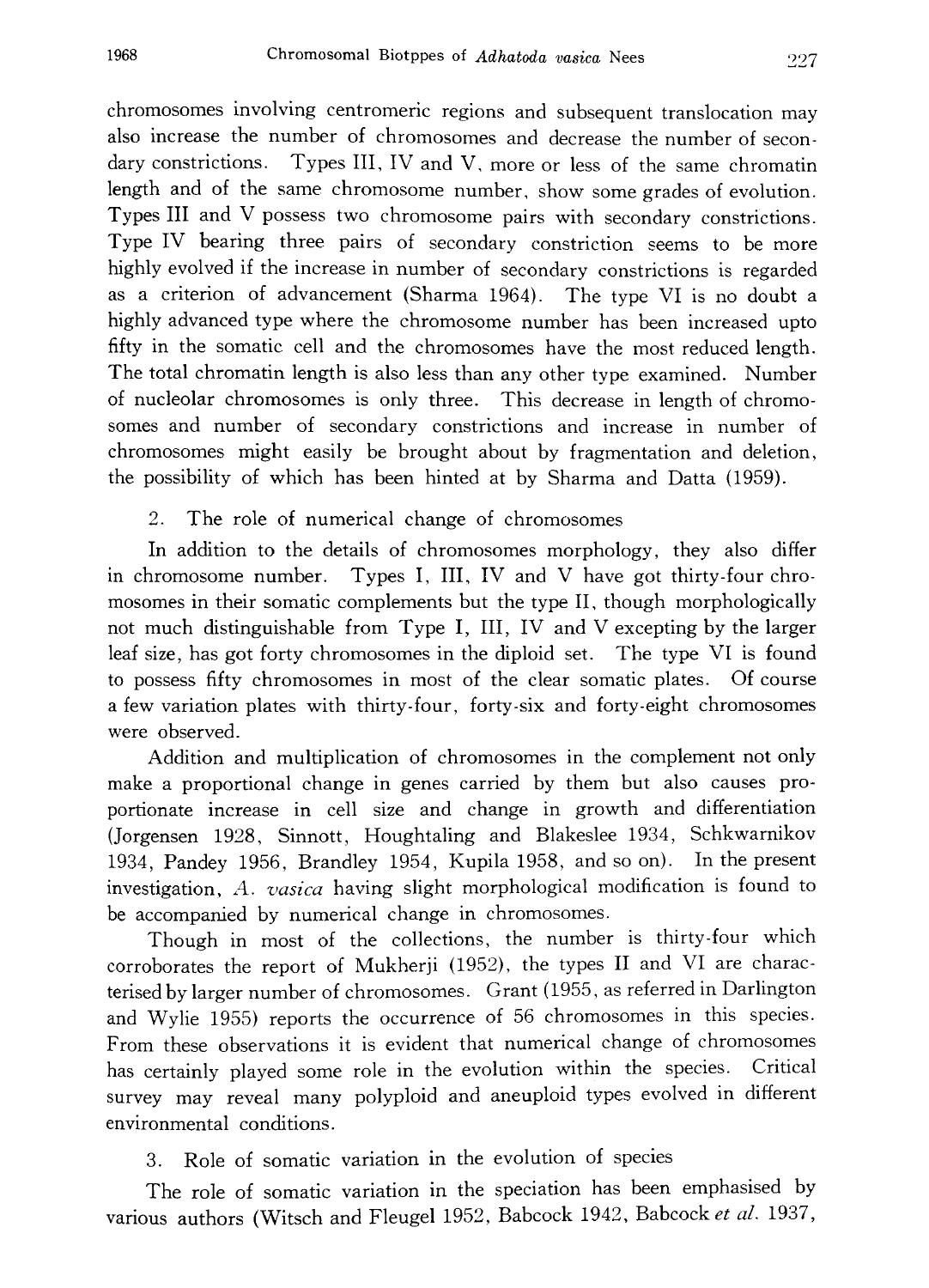Duncan 1945, Vaarama 1949, Sachs 1952, Snoad 1954, Sharma and Bal 1954, Sharma and Das 1954, Sharma and Bhattacharyya 1956, Mookherjea 1956, Sharma and Datta 1960). Somatic change in chromosome number has been encountered in the type VI of A. vasica. This suggests the possibility that numerical change in chromosomes might be brought about by this process in different plants.

4. Economic implication of the occurrence of different cytotypes

The morphological difference of chromosomes is no doubt an indication of genetical difference amongst the cytotypes studied. The formation of alkaloids and different active principles are also related to gene-controlled mechanisms. Though the ecological condition has an influence on the forma tion of alkaloids (Wakhloo 1963), variation in composition of different groups of alkaloids and resins in the roots of Rauvolfia serpentina collected from different parts of India (Bal and Gupta 1955) is not expected to be purely an environmental effect. The different chromosomal biotypes of Adhatoda vasica are, therefore, expected to differ in the quantity and composition of chemical constituents. In addition, variation is also expected in the details of structures such as quantitative anatomical and pharmacognostic characters.

#### Summary

Adhatoda vasica Nees, an well known indigenous drug plant of India, was collected from different regions of the eastern part of India. These places of collection differ as regards edaphic and climatic conditions. Six chromo somal biotypes have been encountered when studying these collections.

The chromosomal biotypes differ in structure and sometimes in number of chromosomes, which suggests that there has been an evolution of cytotypes within this species, brought about by translocation, fragmentation, deletion etc. as well as by polyploidy or aneuploidy. These chromosomal changes have probably made the cytotypes best suited to their natural environments, where they normally grow.

It is expected that these chromosomal differences are also related to the quantitative anatomical characters and to the quantity and quality of chemical substances available in this species.

## References

Babcock, E. B. 1942. Genetic evolutionary processes in Crepis. Amer. Nat. 76: 337-367.

- , Stebbins, G. L. and Jenkins, J. A. 1937. Chromosomes and phylogeny in some genera of the Crepidinae. Cytologia, Fujii Jubil: 188-210.
- Bal, S. N. and Gupta, B. 1955. Role of climate on the active principles of medicinal plants. Bull. Nat. Inst. Sci. India No. 10: 155-159.
- Biswas, K. and Ghose, A. 1950. Bharatiya Banausadhi. Calcutta University Press, Calcutta 1: 409-412.

Brandley, M. V. 1954. Cell and nuclear size in relation to polysomatic and the nuclear